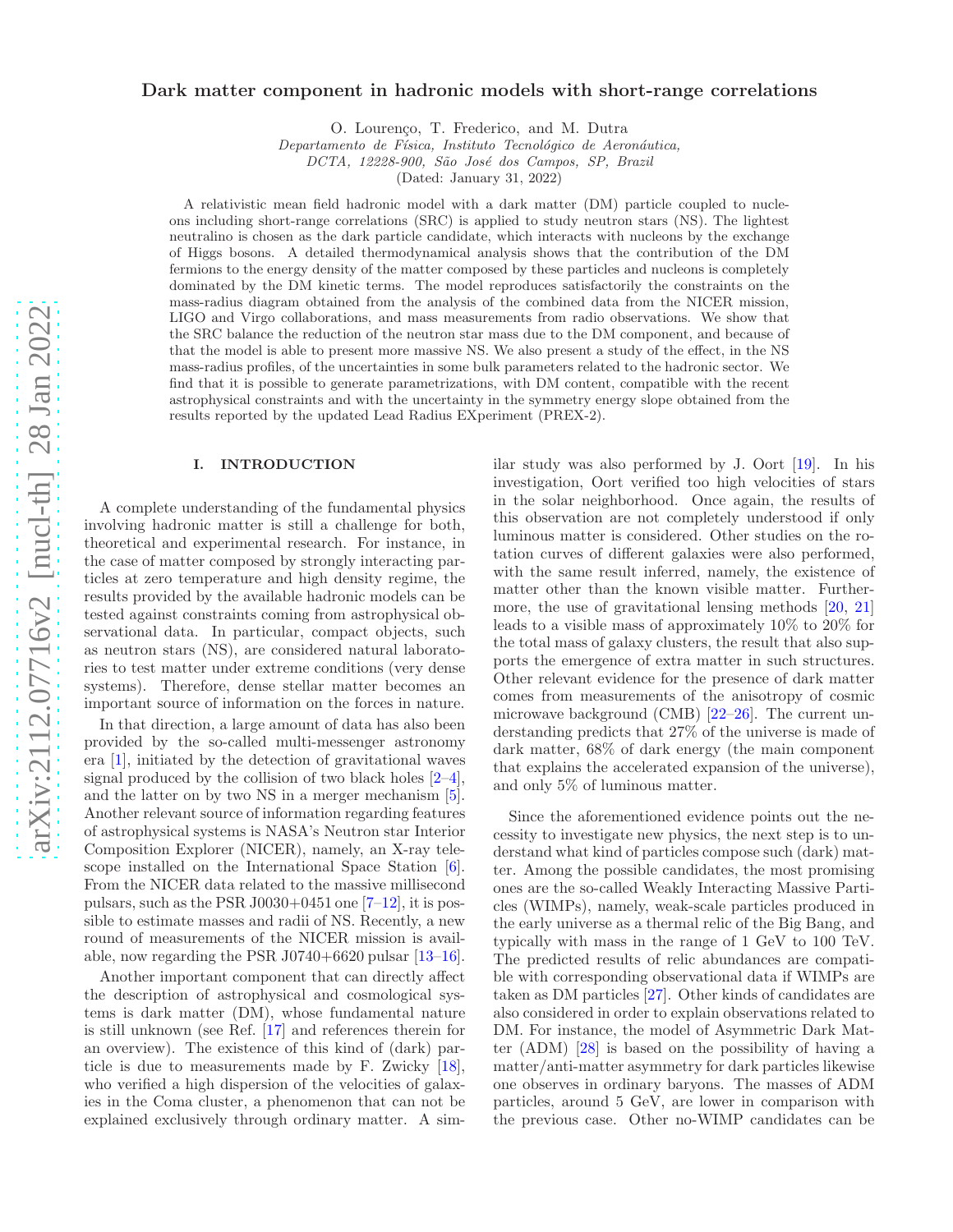listed here, such as the superWIMP particles, namely, massive particles whose interaction is much weaker than those presented by WIMPs. Gravitinos and axinos are examples of these superWIMP candidates. Furthermore, one also has axions, sterile neutrinos, WIMPzillas, supersymmetric Q-balls, mirror matter, and even black holes as viable candidates. Interesting discussions and details on these particles can be found in Refs. [\[29,](#page-10-2) [30](#page-10-3)], for instance.

Recently, some studies were performed in which DM models were coupled to hadronic ones and used to describe astrophysical systems, such as neutron stars. In the hadronic sector, there are many models available for the nuclear and stellar matter. As examples, we cite the nonrelativistic Skyrme [\[31](#page-10-4)[–35\]](#page-10-5) and Gogny [\[36](#page-10-6)– [39\]](#page-10-7) parametrizations, and relativistic mean-field (RMF) models [\[40](#page-10-8)[–43\]](#page-10-9). The first class was used in Refs. [\[44,](#page-10-10) [45\]](#page-10-11), and the latter one in Refs. [\[46](#page-10-12)[–54\]](#page-10-13). Furthermore, other source of valuable information regarding the nuclear interaction comes from microscopic calculations based on the chiral effective field theory (EFT) [\[55](#page-10-14)[–65](#page-10-15)]. Here we use the RMF approach, but for the hadronic sector of the combined description  $(DM + nuclear matter)$  we generalize the model in order to include effects from nucleonnucleon short-range correlations (SRC) [\[66](#page-10-16)[–79\]](#page-10-17). This phenomenology establishes that nonindependent nucleons correlate in pairs with high relative momentum as a consequence of the short-range part of the nuclear interaction. Besides, SRC can also be probed by experiments such as those performed at the Thomas Jefferson National Accelerator Facility (JLab) [\[80\]](#page-10-18), in which the collision of very energetic incident electrons with the  ${}^{12}$ C nucleus, for instance, induces the removal of two correlated nucleons with large relative momentum, and in this case mostly neutron-proton pairs. This is a feature also observed in other target nuclei, namely, <sup>27</sup>Al, <sup>56</sup>Fe, and  $208Pb$  [\[81\]](#page-10-19). A direct implication of SRC is the change of the nucleon momentum distribution,  $n(k)$ , in nuclei and nuclear matter. In this case, the usual step function of a Fermi gas of independent nucleons is replaced by a "High Momentum Tail" (HMT) distribution, with the "tail" usually taken as proportional to  $1/k^4$  [\[82,](#page-10-20) [83\]](#page-10-21). Here, the same form is used for the SRC contribution to the RMF description of the DM-hadronic equations of state (EOS).

In this work, we investigate the influence of SRC's in the hadronic model coupled to DM and show that it is possible to generate mass-radius diagrams in agreement with recent data provided by the analysis of the NICER mission observations [\[13](#page-9-7)[–16](#page-9-8)]. This analysis also includes gravitational wave data obtained from LIGO and Virgo collaborations [\[1](#page-9-0)[–5](#page-9-3), [84](#page-10-22)[–89\]](#page-10-23) and maximum mass measurements from radio observations. We split the study into two parts. In Sec. [III A,](#page-3-0) we show that the SRC balance the decreasing of the neutron star mass caused by the inclusion of dark matter. Furthermore, we also verify that the DM itself can be implemented in the system only by adding the kinetic part of the dark fermion energy. In Sec. [III B,](#page-7-0) we study the consequences of varying the bulk parameters in the hadronic sector within the accepted ranges to estimate theoretical uncertainties. In particular, for the symmetry energy slope, we take the range of  $L_0 = (106 \pm 37)$  MeV. These numbers are in agreement with results reported by the updated Lead Radius EXperiment (PREX-2) [\[90,](#page-10-24) [91\]](#page-10-25), and also overlaps with the range obtained from the analysis of charged pions spectra [\[92\]](#page-10-26).

Our paper is organized as follows. In Sec. [II](#page-1-0) we present the Lagrangian density for the coupled DM-hadron model, and the main thermodynamical quantities obtained within the RMF approach with SRC included. For the DM sector, we consider the lightest neutralino interacting with hadrons by the exchange of the Higgs boson. In Sec. [III,](#page-3-1) we present our results for the NS mass-radius diagram with the DM component and compare with the recent astrophysical data. We also check our findings against the constraints provided in Ref. [\[93\]](#page-11-0) concerning the boundaries of the neutron star mass. This section is separated into two parts, as already mentioned. Finally, our summary and concluding remarks are given in Sec. [IV.](#page-8-0)

## <span id="page-1-0"></span>II. DM-HADRON MODEL WITH SRC

The Lagrangian density used to describe the hadronic matter addressed here, namely, nucleons and mesons, reads

$$
\mathcal{L}_{\text{HAD}} = \overline{\psi}(i\gamma^{\mu}\partial_{\mu} - M_{\text{nuc}})\psi + g_{\sigma}\sigma\overline{\psi}\psi - g_{\omega}\overline{\psi}\gamma^{\mu}\omega_{\mu}\psi \n- \frac{g_{\rho}}{2}\overline{\psi}\gamma^{\mu}\vec{\rho}_{\mu}\vec{\tau}\psi + \frac{1}{2}(\partial^{\mu}\sigma\partial_{\mu}\sigma - m_{\sigma}^{2}\sigma^{2}) - \frac{A}{3}\sigma^{3} - \frac{B}{4}\sigma^{4} \n- \frac{1}{4}F^{\mu\nu}F_{\mu\nu} + \frac{1}{2}m_{\omega}^{2}\omega_{\mu}\omega^{\mu} + \frac{C}{4}(g_{\omega}^{2}\omega_{\mu}\omega^{\mu})^{2} - \frac{1}{4}\vec{B}^{\mu\nu}\vec{B}_{\mu\nu} \n+ \frac{1}{2}\alpha'_{3}g_{\omega}^{2}g_{\rho}^{2}\omega_{\mu}\omega^{\mu}\vec{\rho}_{\mu}\vec{\rho}^{\mu} + \frac{1}{2}m_{\rho}^{2}\vec{\rho}_{\mu}\vec{\rho}^{\mu},
$$
\n(1)

in which  $\psi$  is the nucleon field whereas  $\sigma$ ,  $\omega^{\mu}$ , and  $\vec{\rho}_{\mu}$  are the scalar, vector, and isovector-vector fields representing, respectively, mesons  $\sigma$ ,  $\omega$ , and  $\rho$ . Furthermore, one has  $F_{\mu\nu} = \partial_{\nu}\omega_{\mu} - \partial_{\mu}\omega_{\nu}$  and  $\vec{B}_{\mu\nu} = \partial_{\nu}\vec{\rho}_{\mu} - \partial_{\mu}\vec{\rho}_{\nu}$ . The nucleon rest mass is  $M_{\text{nuc}}$ , and the mesons masses are  $m_{\sigma}$ ,  $m_{\omega}$ , and  $m_{\rho}$ . In the first version of this model, due to J. D. Walecka [\[94](#page-11-1)], meson self-interactions were absent, like the ones whose strengths are given by the constants  $A$ , B, C, and the ones between the  $\omega$  and  $\vec{\rho}$ , regulated by the constant  $\alpha'_3.$  Here we use a more sophisticated structure for the hadronic model in which these couplings are not set to zero, i. e.,  $A$ ,  $B$ ,  $C$  and  $\alpha'_{3}$  are nonvanishing.

Concerning the dark matter description, we assume a dark fermion represented by the Dirac field  $\chi$  that interacts with nucleons through the exchange of the Higgs boson, whose mass is  $m_h$ . The field associated with this particular boson is denoted by  $h$ . At this point, we consider the dark particle candidate with mass given by  $M_{\gamma}$ . Therefore, the Lagrangian density describing the total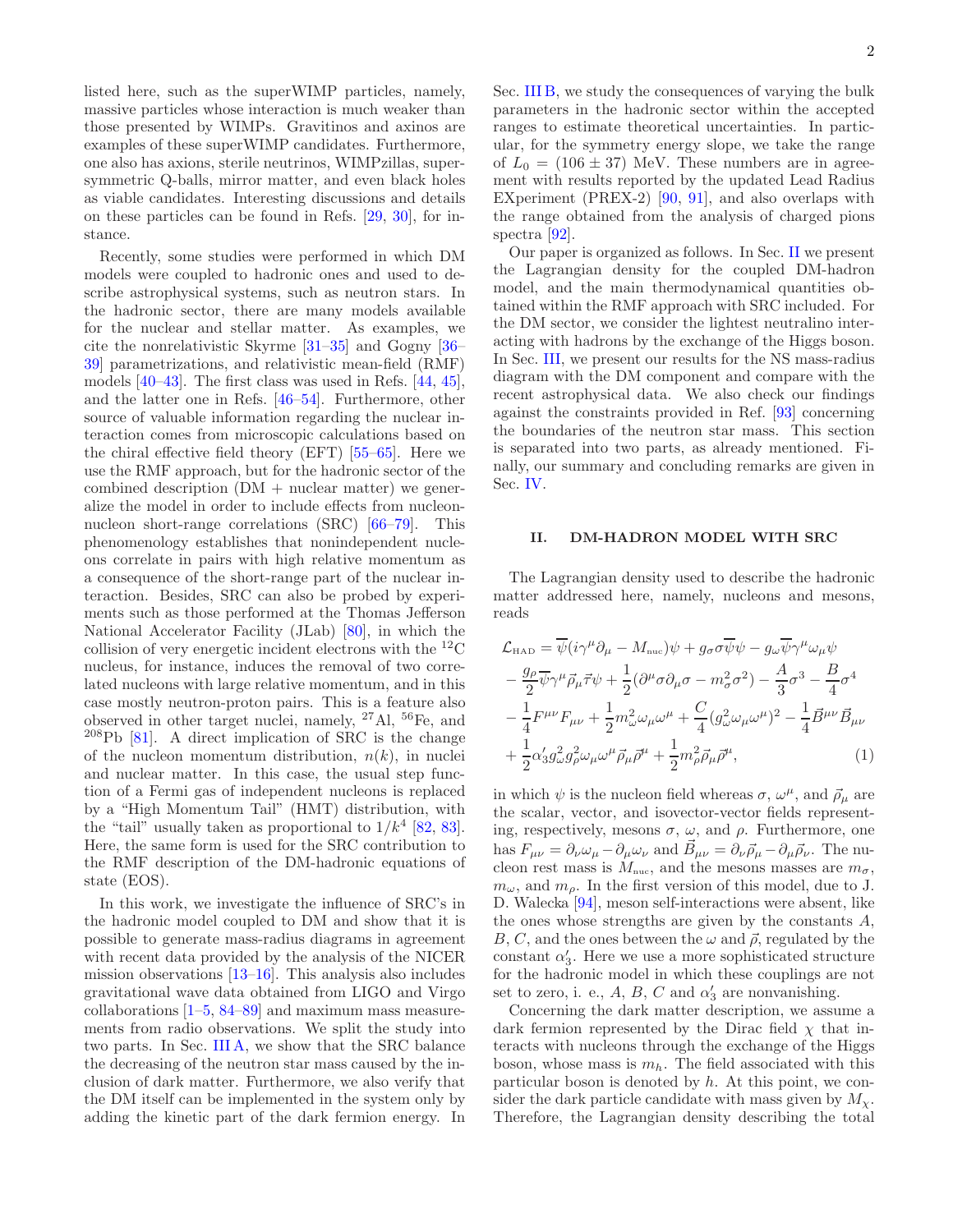system (nucleons, mesons, and dark matter) is written as

$$
\mathcal{L} = \overline{\chi}(i\gamma^{\mu}\partial_{\mu} - M_{\chi})\chi + yh\overline{\chi}\chi + \frac{1}{2}(\partial^{\mu}h\partial_{\mu}h - m_{h}^{2}h^{2})
$$

$$
+ f\frac{M_{\text{nuc}}}{v}h\overline{\psi}\psi + \mathcal{L}_{\text{HAD}}, \tag{2}
$$

in which  $f_{\text{M}_{\text{nuc}}}/v$  is the Higgs-nucleon coupling with  $v = 246$  GeV being the Higgs vacuum expectation value. The strength of the Higgs-dark particle coupling is regulated by the constant  $y$ . The equations that determine nucleon, mesons, Higgs boson, and dark particle fields are obtained from the Euler-Lagrange equations. As a consequence of the mean-field approximation, we consider all mediator fields treated as classical ones, namely,

$$
\sigma \to \langle \sigma \rangle \equiv \sigma, \quad \omega_{\mu} \to \langle \omega_{\mu} \rangle \equiv \omega_0 \tag{3}
$$

$$
\vec{\rho}_{\mu} \to \langle \vec{\rho}_{\mu} \rangle \equiv \bar{\rho}_{0(3)}, \quad h \to \langle h \rangle \equiv h, \tag{4}
$$

one has

$$
m_{\sigma}^{2}\sigma = g_{\sigma}\rho_{s} - A\sigma^{2} - B\sigma^{3}
$$
 (5)

$$
m_{\omega}^{2}\omega_{0} = g_{\omega}\rho - Cg_{\omega}(g_{\omega}\omega_{0})^{3} - \alpha_{3}^{\prime}g_{\omega}^{2}g_{\rho}^{2}\bar{\rho}_{0(3)}^{2}\omega_{0}, \quad (6)
$$
  

$$
m_{\omega}^{2}\bar{\rho}_{0} = g_{\rho}g_{\omega}g_{\omega}^{2}\bar{\rho}_{0(3)}^{2}\omega_{0}^{2} + g_{\omega}^{2}g_{\omega}^{2}\bar{\rho}_{0(3)}^{2}\omega_{0} + g_{\omega}^{2}g_{\omega}^{2}\bar{\rho}_{0(3)}^{2}\omega_{0} + g_{\omega}^{2}g_{\omega}^{2}\bar{\rho}_{0(3)}^{2}\omega_{0} + g_{\omega}^{2}g_{\omega}^{2}\bar{\rho}_{0(3)}^{2}\omega_{0} + g_{\omega}^{2}g_{\omega}^{2}\bar{\rho}_{0(3)}^{2}\omega_{0} + g_{\omega}^{2}g_{\omega}^{2}\bar{\rho}_{0(3)}^{2}\omega_{0} + g_{\omega}^{2}g_{\omega}^{2}\bar{\rho}_{0(3)}^{2}\omega_{0} + g_{\omega}^{2}g_{\omega}^{2}\bar{\rho}_{0(3)}^{2}\omega_{0} + g_{\omega}^{2}g_{\omega}^{2}\bar{\rho}_{0(3)}^{2}\omega_{0} + g_{\omega}^{2}g_{\omega}^{2}\bar{\rho}_{0(3)}^{2}\omega_{0} + g_{\omega}^{2}g_{\omega}^{2}\bar{\rho}_{0(3)}^{2}\omega_{0} + g_{\omega}^{2}g_{\omega}^{2}\bar{\rho}_{0(3)}^{2}\omega_{0} + g_{\omega}^{2}g_{\omega}^{2}\bar{\rho}_{0(3)}^{2}\omega_{0} + g_{\omega}^{2}g_{\omega}^{2}\bar{\rho}_{0(3)}^{2}\omega_{0} + g_{\omega}^{2}g_{\omega}^{2}\bar{\rho}_{0(3)}^{2}\omega_{0} + g_{\omega}^{2}g_{\omega}^{2}\bar{\rho}_{0(3)}^{2}\omega_{0} + g_{\omega}^{2}g_{\omega}^{2}\bar{\rho}_{0(3)}^{2}\omega_{0} + g_{\omega}^{2}g_{\omega}^{2}\bar{\rho}_{0(3)}^{2}\omega_{0} + g_{\omega}^{2}g_{\omega}^{2}\bar{\rho}_{0(3)}^{2}\omega_{0} + g_{\omega}^{
$$

$$
m_{\rho}^{2}\bar{\rho}_{0(3)} = \frac{g_{\rho}}{2}\rho_{3} - \alpha_{3}'g_{\omega}^{2}g_{\rho}^{2}\bar{\rho}_{0(3)}\omega_{0}^{2},\tag{7}
$$

$$
[\gamma^{\mu}(i\partial_{\mu} - V) - M^*]\psi = 0,
$$
\n
$$
{}_{2}^{2}, \quad {}_{\text{DM} + \epsilon} M_{\text{nuc}} \tag{8}
$$

$$
m_h^2 h = y \rho_s^{\text{DM}} + f \frac{m_{\text{nuc}}}{v} \rho_s \tag{9}
$$

$$
(\gamma^{\mu}i\partial_{\mu} - M_{\chi}^{*})\chi = 0, \qquad (10)
$$

with effective nucleon and dark effective masses given, respectively, by

$$
M^* = M_{\text{nuc}} - g_{\sigma}\sigma - f\frac{M_{\text{nuc}}}{v}h\tag{11}
$$

$$
M_{\chi}^* = M_{\chi} - yh. \tag{12}
$$

Notice that, in principle, the Higgs boson also affects the nucleon effective mass, since  $h$  is present in Eq.  $(11)$ . Furthermore, one also has  $V = g_{\omega}\omega_0 + \frac{g_{\rho}}{2}$  $\frac{q_{\rho}}{2}\bar{\rho}_{0(3)}\tau_3$  with  $\tau_3 = 1$  for protons and  $\tau_3 = -1$  for neutrons, and

$$
\rho_s = \langle \overline{\psi} \psi \rangle = \rho_{s_p} + \rho_{s_n},\tag{13}
$$

$$
\rho = \langle \overline{\psi} \gamma^0 \psi \rangle = \rho_p + \rho_n, \tag{14}
$$

$$
\rho_3 = \langle \overline{\psi} \gamma^0 \tau_3 \psi \rangle = \rho_p - \rho_n = (2y - 1)\rho, \qquad (15)
$$

$$
\rho_s^{\rm DM} = \langle \overline{\chi} \chi \rangle \,, \tag{16}
$$

where

$$
\rho_s^{\rm DM} = \frac{\gamma M_{\chi}^*}{2\pi^2} \int_0^{k_F^{\rm DM}} \frac{k^2 dk}{(k^2 + M_{\chi}^{*2})^{1/2}}.
$$
 (17)

The indices  $p, n$  stand for protons and neutrons, respectively. The degeneracy factor is  $\gamma = 2$  and the proton fraction is defined as  $y_p = \rho_p/\rho$ , with proton/neutron densities given by  $\rho_{p,n} = \gamma k_{Fp,n}^3/(6\pi^2)$ . The quantities

 $k_{F, p, n}$  and  $k_F^{\text{DM}}$  are the Fermi momentum associated with the nucleon (protons and neutrons), and the dark matter particle, respectively.

<span id="page-2-3"></span>From the field equations of this generalized model (nu- $\alpha$  cleons  $+$  dark matter), it is possible to determine the energy density and the pressure of the system. These thermodynamic quantities, obtained from the energymomentum tensor  $T^{\mu\nu}$  as  $\mathcal{E} = \langle T_{00} \rangle$  and  $P = \langle T_{ii} \rangle /3$ , read

$$
\mathcal{E} = \frac{m_{\sigma}^2 \sigma^2}{2} + \frac{A\sigma^3}{3} + \frac{B\sigma^4}{4} - \frac{m_{\omega}^2 \omega_0^2}{2} - \frac{Cg_{\omega}^4 \omega_0^4}{4} - \frac{m_{\rho}^2 \bar{\rho}_{0(3)}^2}{2} + g_{\omega}\omega_0 \rho + \frac{g_{\rho}}{2} \bar{\rho}_{0(3)} \rho_3 - \frac{1}{2} \alpha_3' g_{\omega}^2 g_{\rho}^2 \omega_0^2 \bar{\rho}_{0(3)}^2 + \mathcal{E}_{\text{kin}}^p + \mathcal{E}_{\text{kin}}^n + \frac{m_h^2 h^2}{2} + \mathcal{E}_{\text{kin}}^{\text{DM}},
$$
\n(18)

and

<span id="page-2-5"></span>
$$
P = -\frac{m_{\sigma}^2 \sigma^2}{2} - \frac{A\sigma^3}{3} - \frac{B\sigma^4}{4} + \frac{m_{\omega}^2 \omega_0^2}{2} + \frac{Cg_{\omega}^4 \omega_0^4}{4} + \frac{m_{\rho}^2 \bar{p}_{0(3)}^2}{2} + \frac{1}{2} \alpha_3' g_{\omega}^2 g_{\rho}^2 \omega_0^2 \bar{p}_{0(3)}^2 + P_{\text{kin}}^p + P_{\text{kin}}^n - \frac{m_h^2 h^2}{2} + P_{\text{kin}}^{\text{DM}},
$$
\n(19)

in which the kinetic contributions from the dark fermion are

<span id="page-2-7"></span><span id="page-2-6"></span>
$$
\mathcal{E}_{\rm kin}^{\rm DM} = \frac{\gamma}{2\pi^2} \int_0^{k_F^{\rm DM}} k^2 (k^2 + M_\chi^{*2})^{1/2} dk, \tag{20}
$$

$$
P_{\rm kin}^{\rm DM} = \frac{\gamma}{6\pi^2} \int_0^{k_F^{\rm DM}} \frac{k^4 dk}{(k^2 + M_{\chi}^{*2})^{1/2}}.
$$
 (21)

About the nucleon kinetic energy contribution, we implement the modification in the momentum distribution function  $n(k)$  by replacing the usual step function by the HMT one [\[82](#page-10-20), [83](#page-10-21)], in which

<span id="page-2-1"></span><span id="page-2-0"></span>
$$
n_{n,p}(k) = \begin{cases} \Delta_{n,p}, & 0 < k < k_{F,n,p} \\ \frac{C_{n,p} k_{F,n,p}^4}{k^4}, & k_{F,n,p} < k < \phi_{n,p} k_{F,n,p}. \end{cases}
$$
(22)

<span id="page-2-4"></span><span id="page-2-2"></span>Furthermore,  $\Delta_{n,p} = 1 - 3C_{n,p}(1 - 1/\phi_{n,p})$ , where  $C_p =$  $C_0[1 - C_1(1 - 2y_p)], C_n = \tilde{C}_0[1 + C_1(1 - 2y_p)], \phi_p =$  $\phi_0[1 - \phi_1(1 - 2y_p)]$  and  $\phi_n = \phi_0[1 + \phi_1(1 - 2y_p)]$ . Here we use  $C_0 = 0.161, C_1 = -0.25, \phi_0 = 2.38$  and  $\phi_1 =$  $-0.56$  [\[82](#page-10-20), [83\]](#page-10-21). In Fig. [1](#page-3-2) we plot this  $n(k)$  distribution with HMT for some values of  $\rho$ , in units of saturation density  $\rho_0$ , for neutron matter  $(y_p = 0)$ .

The modification in the momentum integrals leads to

$$
\mathcal{E}_{\rm kin}^{n,p} = \frac{\gamma \Delta_{n,p}}{2\pi^2} \int_0^{k_{F,n,p}} k^2 dk (k^2 + M^{*2})^{1/2} \n+ \frac{\gamma C_{n,p}}{2\pi^2} \int_{k_{F,n,p}}^{\phi_{n,p} k_{F,n,p}} \frac{k_{F,n,p}^4}{k^2} dk (k^2 + M^{*2})^{1/2},
$$
\n
$$
P_{\rm kin}^{n,p} = \frac{\gamma \Delta_{n,p}}{6\pi^2} \int_0^{k_{F,n,p}} \frac{k^4 dk}{(k^2 + M^{*2})^{1/2}} \n+ \frac{\gamma C_{n,p}}{6\pi^2} \int_{k_{F,n,p}}^{\phi_{n,p} k_{F,n,p}} \frac{k_{F,n,p}^4 dk}{(k^2 + M^{*2})^{1/2}},
$$
\n(23)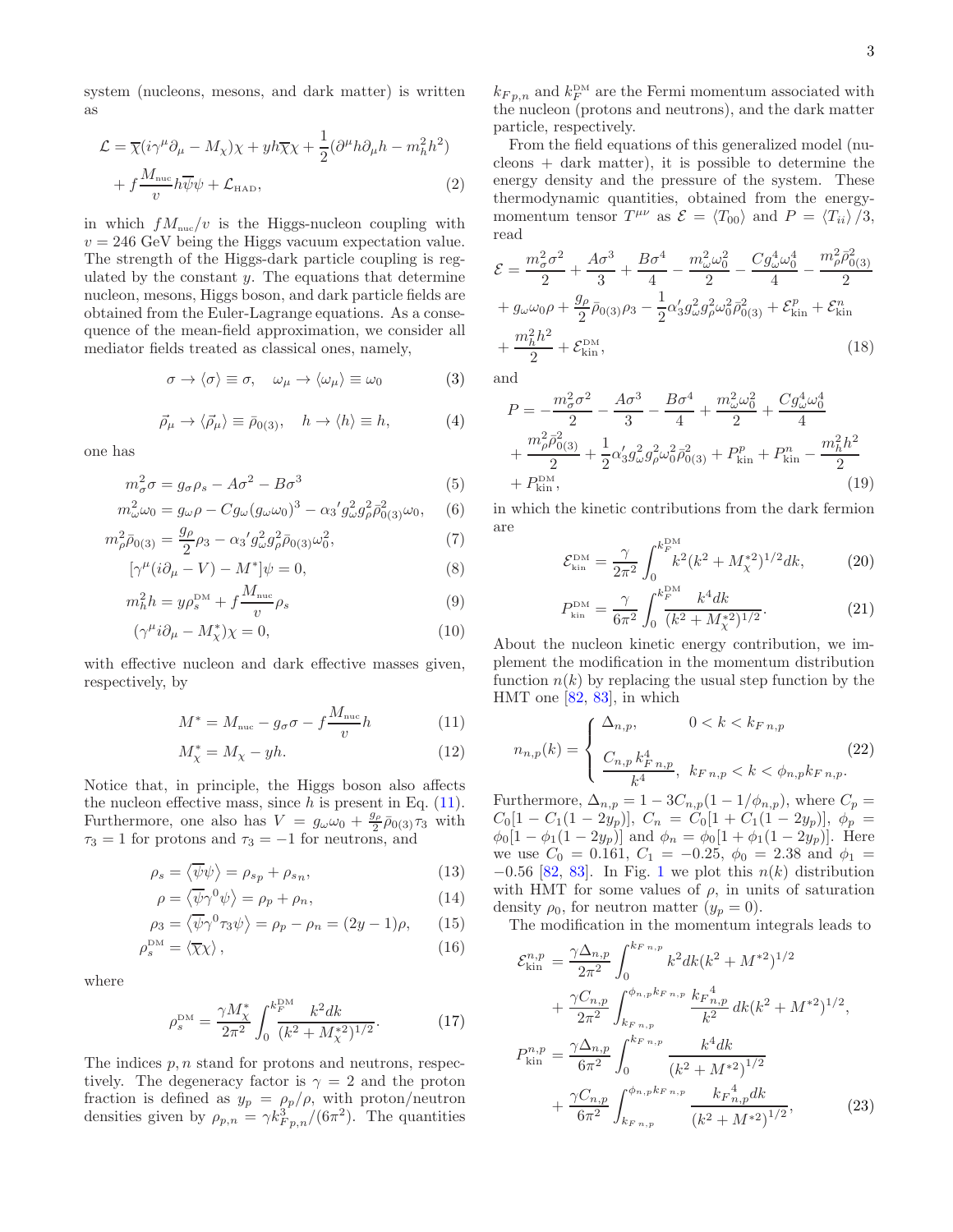

<span id="page-3-2"></span>FIG. 1. Momentum distribution with HMT, Eq. [\(22\)](#page-2-1), for neutron matter. Curves for  $\rho/\rho_0 = 1, 2, 3$  and 4.

and

$$
\rho_{s_{n,p}} = \frac{\gamma M^* \Delta_{n,p}}{2\pi^2} \int_0^{k_{F_{n,p}}} \frac{k^2 dk}{(k^2 + M^{*2})^{1/2}} + \frac{\gamma M^* C_{n,p}}{2\pi^2} \int_{k_{F_{n,p}}}^{\phi_{n,p} k_{F_{n,p}}} \frac{k_{F_{n,p}}^4}{k^2} \frac{dk}{(k^2 + M^{*2})^{1/2}}.
$$
 (24)

This last quantity is the scalar density for protons and neutrons used in Eq.  $(13)$ .

#### <span id="page-3-1"></span>III. RESULTS

In this section, we present our results concerning the inclusion of dark matter in the thermodynamics of the relativistic mean-field hadronic model with short-range correlations. We assume the  $DM + hadron$  system described by the Lagrangian density from Eq. [\(2\)](#page-2-3) with the main EOS derived from it, taking into account the HMT model for the nucleon momentum distribution, as detailed in the previous section.

#### <span id="page-3-0"></span>A. Hadronic parametrization with DM content

At this point, it is needed to select a particular parametrization for the hadronic sector. We are interested in the influence of dark matter on models with SRC and its effects in the stellar matter. For this purpose, we choose the FSU2R parametrization proposed in Ref. [\[95](#page-11-2)] and updated in Ref. [\[96](#page-11-3)]. This new version, used in this section, was calibrated to reproduce properties of finite nuclei, as well as some nuclear matter constraints. In particular, among all neutron stars generated by this model, the heaviest one presents a mass of 2.05 $M_{\odot}$  ( $M_{\odot}$ ) is the solar mass) with a corresponding radius of 11.6 km.

In Tab. [I,](#page-3-3) we provide the coupling constants of the parametrization with SRC (FSU2R-SRC) and without it (FSU2R). Moreover, we also take  $C = 0.004$ ,  $M_{\text{nuc}} =$ 939 MeV,  $m_{\sigma}$  = 497.479 MeV,  $m_{\omega}$  = 782.5 MeV,

TABLE I. Coupling constants of the FSU2R parametrization with and without SRC included.

<span id="page-3-3"></span>

|                 |           | coupling FSU2R FSU2R-SRC |
|-----------------|-----------|--------------------------|
| $g_{\sigma}$    | 10.3718   | 10.5174                  |
| $g_{\omega}$    | 13.5054   | 12.3648                  |
| $g_{\rho}$      | 14.3675   | 15.5988                  |
| $A/M_{\rm nuc}$ | 1.8365    | 2.9133                   |
| B               | $-3.2403$ | $-32.4432$               |
| $\alpha'$       | 0.0900    | 0.0093                   |
|                 |           |                          |

 $m_{\rho}$  = 763 MeV for both versions. We emphasize that the values of the coupling constants presented in Ta-ble [I](#page-3-3) were found by imposing the same bulk parameters for both approaches (model with and without SRC), namely,  $\rho_0 = 0.15 \text{ fm}^{-3}$ ,  $B_0 = -16.27 \text{ MeV}$  (binding energy),  $m^* = M_0^*/M_{\text{nuc}} = 0.593$  ( $M_0^*$ : effective nucleon mass at  $\rho = \rho_0$ ),  $K_0 = 237.7$  MeV (incompressibility at  $\rho = \rho_0$ ),  $J = 30.7$  MeV (symmetry energy at  $\rho = \rho_0$ ), and  $L_0 = 46.9$  MeV (symmetry energy slope at  $\rho = \rho_0$ ). These are exactly the bulk parameters of the "reference model" FSU2R [\[96\]](#page-11-3).

We start by treating the whole system composed of hadrons and heavy dark particles, namely, the lightest neutralino, with mass  $M_{\chi} = 200$  GeV. The mediator between the dark sector and the hadronic one is the Higgs boson, having a mass of  $m_h = 125$  GeV. This approach was used in Refs. [\[47](#page-10-27)[–49](#page-10-28), [53,](#page-10-29) [54\]](#page-10-13), for instance, with hadronic models without SRC included. Regarding the couplings of the dark matter sector, we base our study in values of y and f inside the ranges of  $0.001 \leq y \leq 0.1$  [\[47\]](#page-10-27), and  $f = 0.3 \pm 0.015$  [\[97](#page-11-4)]. In order to investigate the effect of these parameters in the hadronic-DM matter model, we present in Fig. [2](#page-4-0) the magnitude of the quantities  $fh/v$ and  $yh/M<sub>x</sub>$ , plotted as a function of the density, for different values of the proton fraction and  $k_F^{\text{DM}}$  using a combination of the boundary values of  $y$  and  $f$ . From the results presented in this figure, one can conclude that  $M^*$ and  $M_{\chi}^*$  are practically not affected by the Higgs field, since  $f\ddot{h}/v$  and  $yh/M_{\chi}$  are around  $10^{-13}$  and  $10^{-14}$ , respectively. Therefore, the effective nucleon mass keeps the usual form obtained in the RMF models, i.e., depending only on the scalar field  $\sigma$ ,  $M^* \simeq M_{\text{nuc}} - g_{\sigma} \sigma$ , see Eq. [\(11\)](#page-2-0). Furthermore, it is also clear that  $M_{\chi}^*$  can be safely given by its vacuum value, namely,  $M_{\chi}^* \stackrel{\sim}{\simeq} M_{\chi}$ , according to Eq. [\(12\)](#page-2-4).

We also investigate the thermodynamical equations of state given in Eqs. [\(18\)](#page-2-5) and [\(19\)](#page-2-6), specifically regarding the contribution of the terms involving the Higgs field. By defining the quantity  $\mathcal{E}_h = m_h^2 h^2/2$ , we verify in Fig. [3](#page-4-1) the magnitude of this term, as a function of  $\rho/\rho_0$ , in comparison with  $\mathcal{E}_{\sigma} = m_{\sigma}^2 \sigma^2 / 2$ , for instance. It is clear that  $\mathcal{E}_h \ll \mathcal{E}_{\sigma}$ , since  $\mathcal{E}_h \simeq 10^{-13}$  fm<sup>-4</sup>. Therefore, it is justified to discard  $\mathcal{E}_h$  in Eqs. [\(18\)](#page-2-5) and [\(19\)](#page-2-6) in comparison with the other terms. This is an important feature to the calculation of the chemical potentials of protons and neu-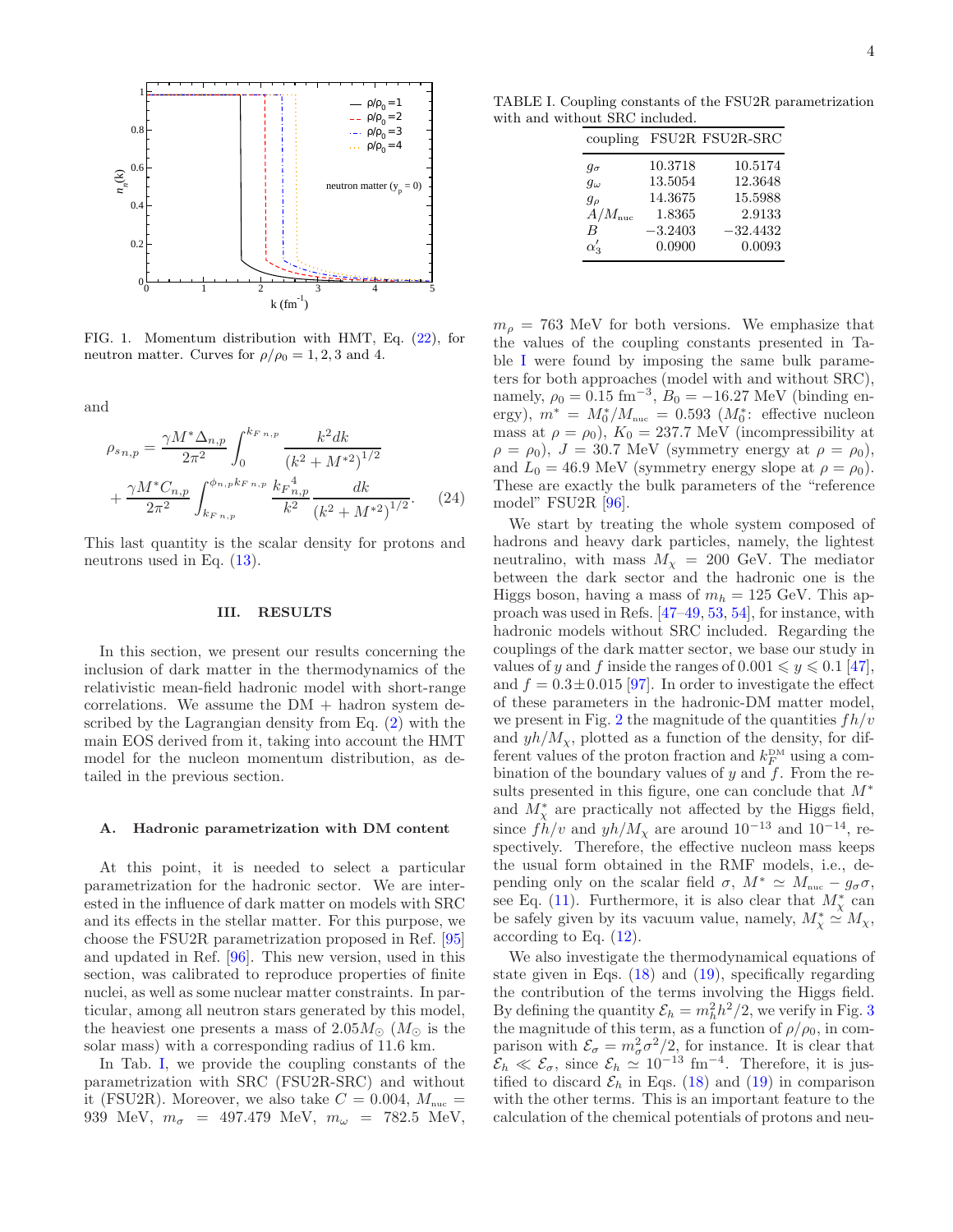



<span id="page-4-0"></span>FIG. 2.  $fh/v$  and  $yh/M_x$  as function of  $\rho/\rho_0$  for neutron matter  $(y_p = 0$ : top panels) and symmetric matter  $(y_p = 0.5$ : bottom panels) with different Fermi momentum of the dark particle.

trons. Since  $\mu_{p,n} = \partial \mathcal{E}/\partial \rho_{p,n}$ , in principle the term  $\mathcal{E}_h$ would contribute to the final expressions. Furthermore, the derivatives of protons and neutrons would also act on  $\mathcal{E}_{\text{kin}}^{\text{DM}}$  and  $P_{\text{kin}}^{\text{DM}}$  due to  $M_{\chi}^{*}$ . However, since it is verified that we can use  $M^*_{\chi} \simeq M_{\chi}$ ,  $M^* \simeq M_{\text{nuc}} - g_{\sigma} \sigma$ , and also neglect  $\mathcal{E}_h$  in Eq. [\(18\)](#page-2-5), we recognize that the nucleon derivatives only affects the hadronic part of the energy density. The consequence is that  $\mu_{p,n}$  can be given by the same expressions related exclusively to the hadronic sector. In the case of the model with SRC included, they are

$$
\mu_{p,n} = 3C_{p,n} \left[ \mu_{\text{kin}}^{p,n} - \frac{\left(\phi_{p,n}^2 k_{F,p,n}^2 + M^{*2}\right)^{1/2}}{\phi_{p,n}} \right] + 4C_{p,n} k_{F,p,n} \ln \left[ \frac{\phi_{p,n} k_{F,p,n} + \left(\phi_{p,n}^2 k_{F,p,n}^2 + M^{*2}\right)^{1/2}}{k_{F,p,n} + \left(k_{F,p,n}^2 + M^{*2}\right)^{1/2}} \right] + \Delta_{p,n} \mu_{\text{kin}}^{p,n} + g_{\omega} \omega_0 \pm \frac{g_{\rho}}{2} \bar{\rho}_{0_{(3)}}, \tag{25}
$$

with  $\mu_{\text{kin}}^{p,n} = (k_{Fp,n}^2 + M^{*2})^{1/2}$ .



<span id="page-4-1"></span>FIG. 3.  $\mathcal{E}_h$  and  $\mathcal{E}_{\sigma}$  as function of  $\rho/\rho_0$  for neutron matter  $(y_p = 0:$  top panels) and symmetric matter  $(y_p = 0.5:$  bottom panels) with different Fermi momentum of the dark particle.

From the discussion of the results presented in Figs. [2](#page-4-0) and [3,](#page-4-1) we verify that  $y$  and  $f$  do not play a significant role in the thermodynamics of the DM-hadron system. It means that the DM contribution can be described only by the dark fermion kinetic terms. In other words, the particular choice of the pair  $y$  and  $f$  does not affect the results we will present in what follows. Therefore, we take  $y = 0.01$  since this value, combined to  $M_{\chi} = 200$  GeV, produces a spin-independent scattering cross-section around  $10^{-47}$  cm<sup>2</sup> [\[49](#page-10-28)], in agreement with experimental boundaries obtained by PandaX-II [\[98\]](#page-11-5), LUX [\[99](#page-11-6)], and DarkSide [\[100\]](#page-11-7) collaborations regarding direct detection experiments. We also use  $f = 0.3$ , namely, the central value obtained in Ref. [\[97](#page-11-4)].

For the sake of completeness, we show in Fig. [4](#page-5-0) the density dependence of Eqs.  $(18)$  and  $(19)$  for neutron matter  $(y_p = 0)$ . In the left panel of the figure, we observe that the energy density is quite sensitive to the DM content of the system even at low densities. For the pressure, shown in the right panel of the figure, there is no significant contribution. This follows from the small values of the DM Fermi momentum and the large neutralino mass, as already discussed. Therefore, since  $k_F^{\text{DM}}$  is fixed, one has  $\mathcal{E}_{\text{kin}}^{\text{DM}}$  constant and  $P_{\text{kin}}^{\text{DM}} \simeq 0$  (see Eqs. [20](#page-2-7) and [21\)](#page-2-7).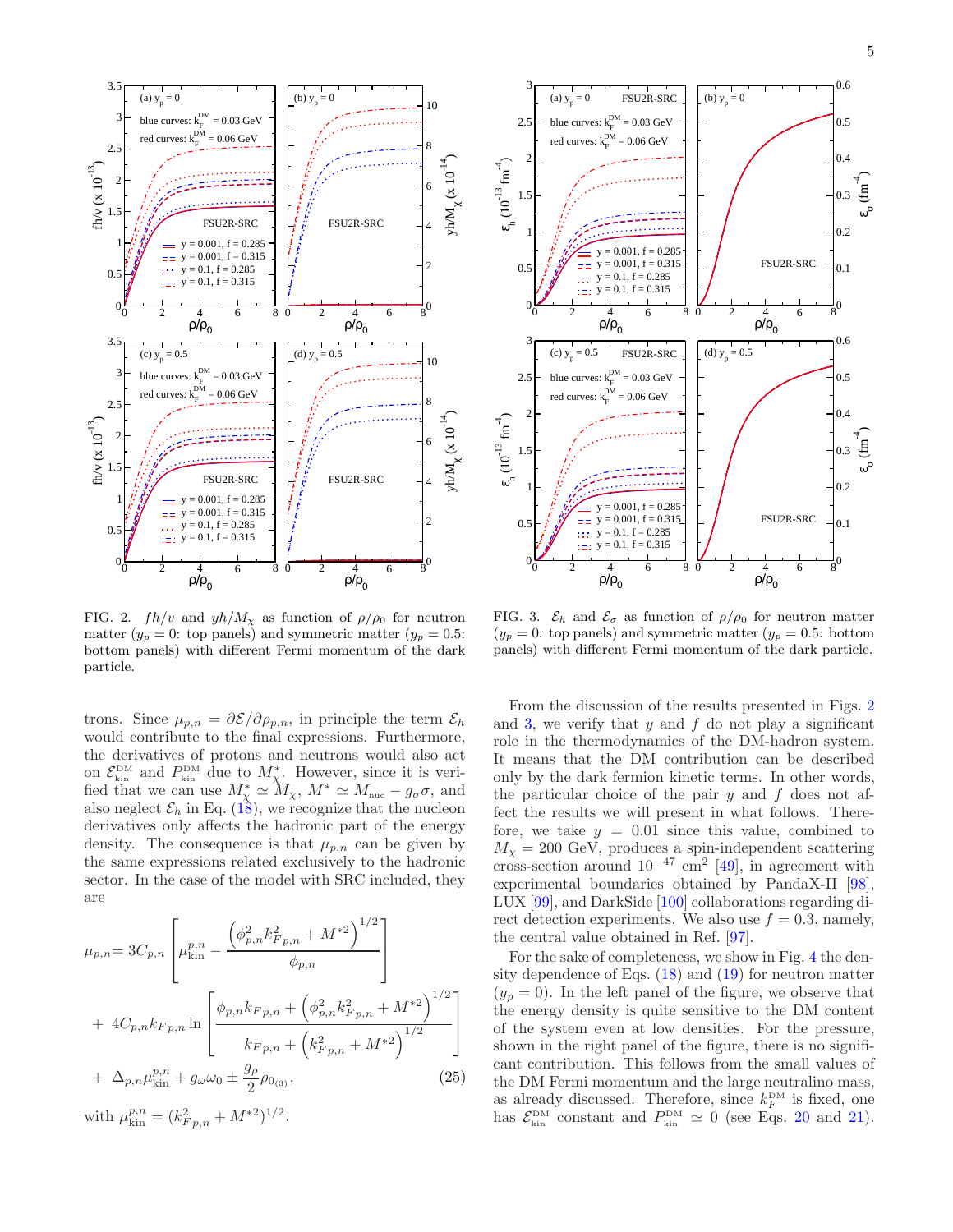

<span id="page-5-0"></span>FIG. 4. (a)  $\mathcal E$  and (b) P as functions of  $\rho/\rho_0$  for neutron matter  $(y_p = 0)$ . Results for different Fermi momenta of the dark particle.

The result of this combination is the shift in the energy density curves with no variation in the respective pressure curves. This result is compatible with the findings presented in Ref. [\[51\]](#page-10-30), for instance.

In order to analyze the effect of dark matter coupled to the RMF-SRC model in the astrophysical context, more specifically, the description of neutron stars, we consider stellar matter under charge neutrality and  $\beta$ equilibrium, i.e., a system in which the weak process and its inverse reaction, namely,  $n \to p + e^- + \bar{\nu}_e$  and  $p + e^- \rightarrow n + \nu_e$ , occur simultaneously. Besides massless electrons, we also consider muons, that appear when the electron chemical potential  $\mu_e$  exceeds the muon mass  $(m_{\mu} = 105.7 \text{ MeV})$ . In this case, the following conditions holds:  $\rho_p - \rho_e = \rho_\mu$  and  $\mu_n - \mu_p = \mu_e$ , with  $\mu_{\mu} = \mu_e$ .  $\rho_e$  is the electron density with  $\mu_e$  and  $\rho_e$  related to each other through  $\rho_e = \mu_e^3/(3\pi^2)$ . The muon density is  $\rho_{\mu} = \left[ (\mu_{\mu}^2 - m_{\mu}^2)^{3/2} \right] / (3\pi^2)$ . By considering these two leptons in system, the total energy density and pressure read

$$
\epsilon = \mathcal{E} + \frac{\mu_e^4}{4\pi^2} + \frac{1}{\pi^2} \int_0^{\sqrt{\mu_\mu^2 - m_\mu^2}} dk k^2 (k^2 + m_\mu^2)^{1/2}, \quad (26)
$$

and

$$
p = P + \frac{\mu_e^4}{12\pi^2} + \frac{1}{3\pi^2} \int_0^{\sqrt{\mu_\mu^2 - m_\mu^2}} \frac{dk \, k^4}{(k^2 + m_\mu^2)^{1/2}},\qquad(27)
$$

with  $\mathcal E$  and  $P$  obtained in Eqs. [\(18\)](#page-2-5) and [\(19\)](#page-2-6). These equations of state are used as input to solve the Tolman-Oppenheimer-Volkoff (TOV) equations [\[101](#page-11-8)[–103\]](#page-11-9) given by  $(G = c = 1)$ 

$$
\frac{dp(r)}{dr} = -\frac{[\epsilon(r) + p(r)][m(r) + 4\pi r^3 p(r)]}{r^2 [1 - 2m(r)/r]},\qquad(28)
$$

$$
\frac{dm(r)}{dr} = 4\pi r^2 \epsilon(r),\tag{29}
$$

whose solution is constrained to  $p(0) = p_c$  (central pressure) and  $m(0) = 0$ . At the star surface, one has  $p(R) = 0$ and  $m(R) \equiv M$ , with R defining its radius. In regard to the neutron star crust, we model this specific region by splitting it in two parts. The first one, the outer crust, is described by the Baym-Pethick-Sutherland (BPS) equation of state [\[104\]](#page-11-10) in the density region of  $6.3\times$  $10^{-12}$  fm<sup>-3</sup>  $\le \rho \le 2.5 \times 10^{-4}$  fm<sup>-3</sup> [\[105,](#page-11-11) [106\]](#page-11-12). The second part is the inner crust. For this specific region we use the polytropic form given by  $p(\epsilon) = A + B\epsilon^{4/3}$  [\[105,](#page-11-11) [107,](#page-11-13) [108\]](#page-11-14) in a range of  $2.5 \times 10^{-4}$  fm<sup>-3</sup>  $\leq \rho \leq \rho_t$ , where  $\rho_t$ (transition density) is the density associated to the corecrust transition, found here through the thermodynamical method [\[36,](#page-10-6) [109–](#page-11-15)[111\]](#page-11-16).

In Fig. [5](#page-5-1) we display the mass-radius profiles of the DM model coupled to the RMF one with and without SRC included. In this figure, we compare our results



<span id="page-5-1"></span>FIG. 5. Neutron star mass over  $M_{\odot}$  (solar mass) as a function of its radius obtained from the DM-RMF model, with and without SRC included, for different values of  $k_F^{\text{DM}}$ . The bands extracted from Refs. [\[14](#page-9-16), [15](#page-9-17)] are the regions constructed in recent analyses of the data coming from NICER mission, LIGO and Virgo collaborations, and radio observations. The region delimited by the horizontal dashed lines was extracted from Ref. [\[93\]](#page-11-0).

with the bands determined from the result of multimessenger analyses performed by in Refs. [\[14,](#page-9-16) [15\]](#page-9-17) regarding the PSR J0740+6620 pulsar. Blue (25th to 75th percentile range) and red (5th to 95th) bands take into account symmetry energy measurements, tidal deformability upper limits, and mass-radius posteriors on the PSR J0030+0451 and PSR J0740+6620 pulsars, based on the NICER and X-ray Multi-Mirror (XMM-Newton) X-ray observations [\[14\]](#page-9-16). The green bands are the 68% (internal) and 95% credible regions for mass and radius inferred from NICER and XMM-Newton European Photon Imaging Camera data [\[15\]](#page-9-17). In summary, besides the NICER data, these analyses also include gravitational wave data obtained from LIGO and Virgo collaborations and maximum mass measurements from radio observations. Our findings are also compared with the range given by Ref. [\[93\]](#page-11-0) at 68.3% credible level and also related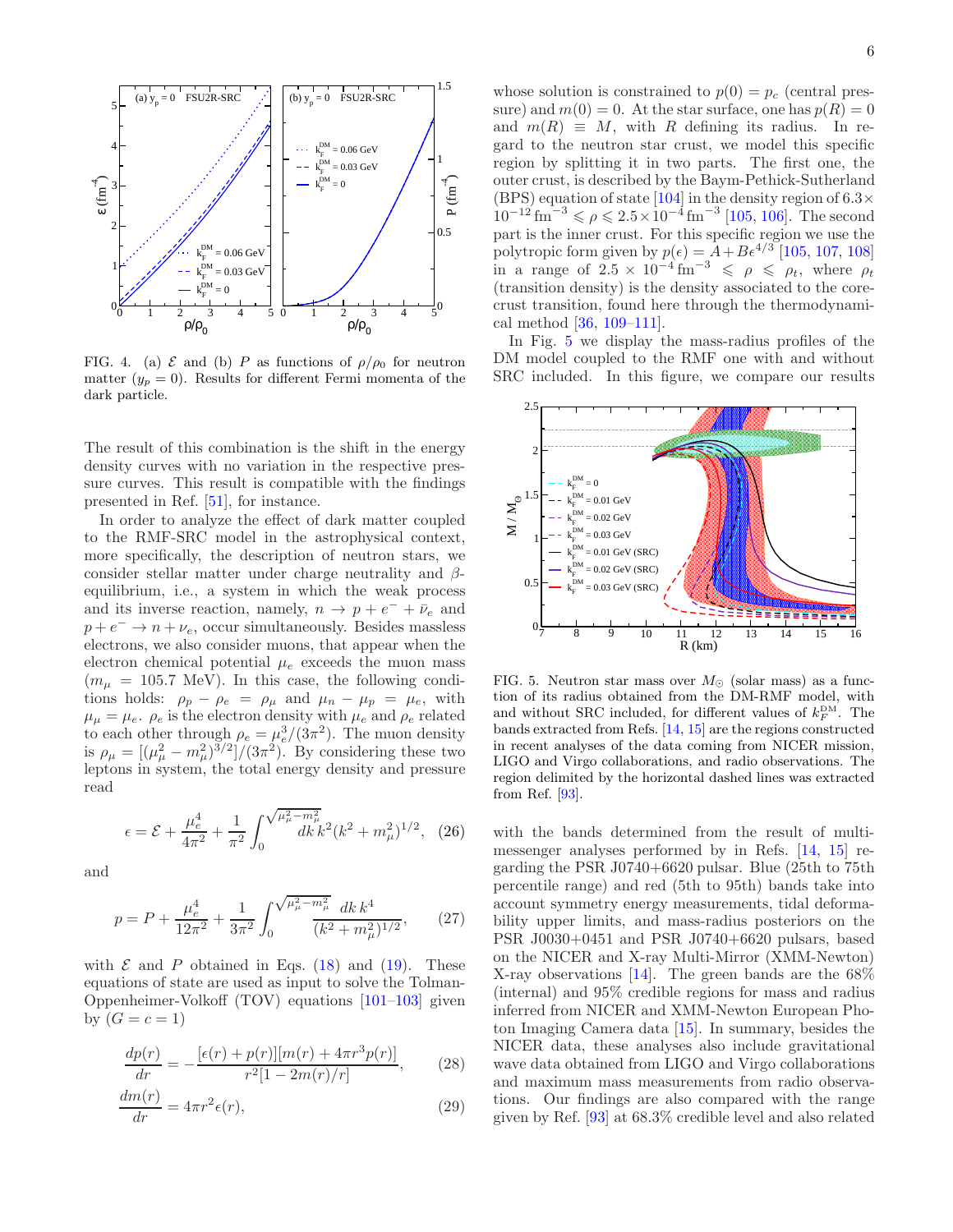to the J0740+6620, namely,  $M = 2.14_{-0.09}^{+0.10} M_{\odot}$  (horizontal dashed lines).

In Fig. [6](#page-6-0) we compare the same curves shown in Fig. [5](#page-5-1) with other data extracted from figure 5 of Ref. [\[16\]](#page-9-8). More specifically, it is shown the 68% (internal band) and 95% credible regions from the jointly analysis of mass-radius estimates from PSR J0740+6620 and PSR J0030+0451 pulsars, mass-tidal deformability estimates from GW170817 and GW190425 events, and AT2017gfo kilonova data [\[16\]](#page-9-8). These regions were obtained from two different approaches employed in the analysis presented by Ref. [\[16](#page-9-8)], namely, a model based on the speed of sound in a neutron star, (CS, Fig. [6a](#page-6-0)) and the piecewisepolytropic model (PP, Fig. [6b](#page-6-0)).



<span id="page-6-0"></span>FIG. 6. Curves: the same as in Fig. [5.](#page-5-1) The two possible different regions for the star mass and radius are extracted from figure 5 of Ref. [\[16](#page-9-8)]. These regions are obtained by analyzing the data with a model based on the speed of sound in a neutron star (panel a), and with the piecewise-polytropic model (panel b).

Some interesting features can be observed from Figs. [5](#page-5-1) and [6.](#page-6-0) The first one is concerning the possibility of a description of neutron stars with some content of dark matter. Our findings indicate that there is a certain range for  $k_F^{\text{DM}}$  that produces mass-radius diagrams compatible with the recent observations, and simultaneously, with the range of  $M = 2.14_{-0.09}^{+0.10} M_{\odot}$  from Ref. [\[93\]](#page-11-0). Another important result is the effect of SRC in the DM matter model coupled to the hadronic one. It is known that increasing the dark matter content in the system, i.e., by growing  $k_F^{\text{DM}}$ , softens the equation of state  $[47, 48, 51, 53, 54]$  $[47, 48, 51, 53, 54]$  $[47, 48, 51, 53, 54]$  $[47, 48, 51, 53, 54]$  $[47, 48, 51, 53, 54]$  $[47, 48, 51, 53, 54]$  $[47, 48, 51, 53, 54]$  $[47, 48, 51, 53, 54]$ . As a direct consequence, there is, in principle, a conflict between the existence of DM in neutron stars and the possibility that these compact astrophysical objects attain higher mass values. Notice that the current observational data points out values greater than  $2M_{\odot}$  for this quantity. However, it is also known that the inclusion of SRC in hadronic models produces exactly the opposite effect [\[82,](#page-10-20) [83](#page-10-21)], i.e, models with SRC become stiffer and because of that, they can describe more massive stars in comparison with those without this effect (for models with the same bulk properties). There-

fore, SRC can balance the decreasing of the neutron star mass due to the inclusion of DM in the system. This is exactly what we observe in the last two figures. The comparison of the DM-RMF model (dashed curves) with DM-RMF-SRC one (full lines) shows a shift of the maximum neutron star masses in the direction of higher values. The same kind of increase is also observed in the neutron star radius. Such an effect can be better visualized in Fig. [7.](#page-6-1)



<span id="page-6-1"></span>FIG. 7. Maximum neutron star (a) mass, (b) radius, and radius of the  $M = 1.4 M_{\odot}$  neutron star. All of them were plotted as a function of DM Fermi momentum. Blue region: data extracted from Refs. [\[14](#page-9-16), [16](#page-9-8)].

From Fig. [7,](#page-6-1) one can clearly notice the effect of the SRC in the DM-RMF model concerning the values of the neutron star maximum mass  $(M_{\text{max}})$ , its corresponding radius  $(R_{\text{max}})$ , and the radius of the  $M = 1.4 M_{\odot}$  neutron star  $(R_{1,4})$ . In particular, in panel (c) we also display the band region predicted by the combination of the recent data given in Refs. [\[14,](#page-9-16) [16](#page-9-8)]. In regard to the findings shown in panels (a) and (b), we also present them from another perspective in Fig. [8.](#page-6-2) From this figure, besides a



<span id="page-6-2"></span>FIG. 8.  $M_{\text{max}}$  versus  $R_{\text{max}}$  for DM matter coupled to RMF model with and without SRC included.

clear correlation between  $M_{\text{max}}$  and  $R_{\text{max}}$ , we also verify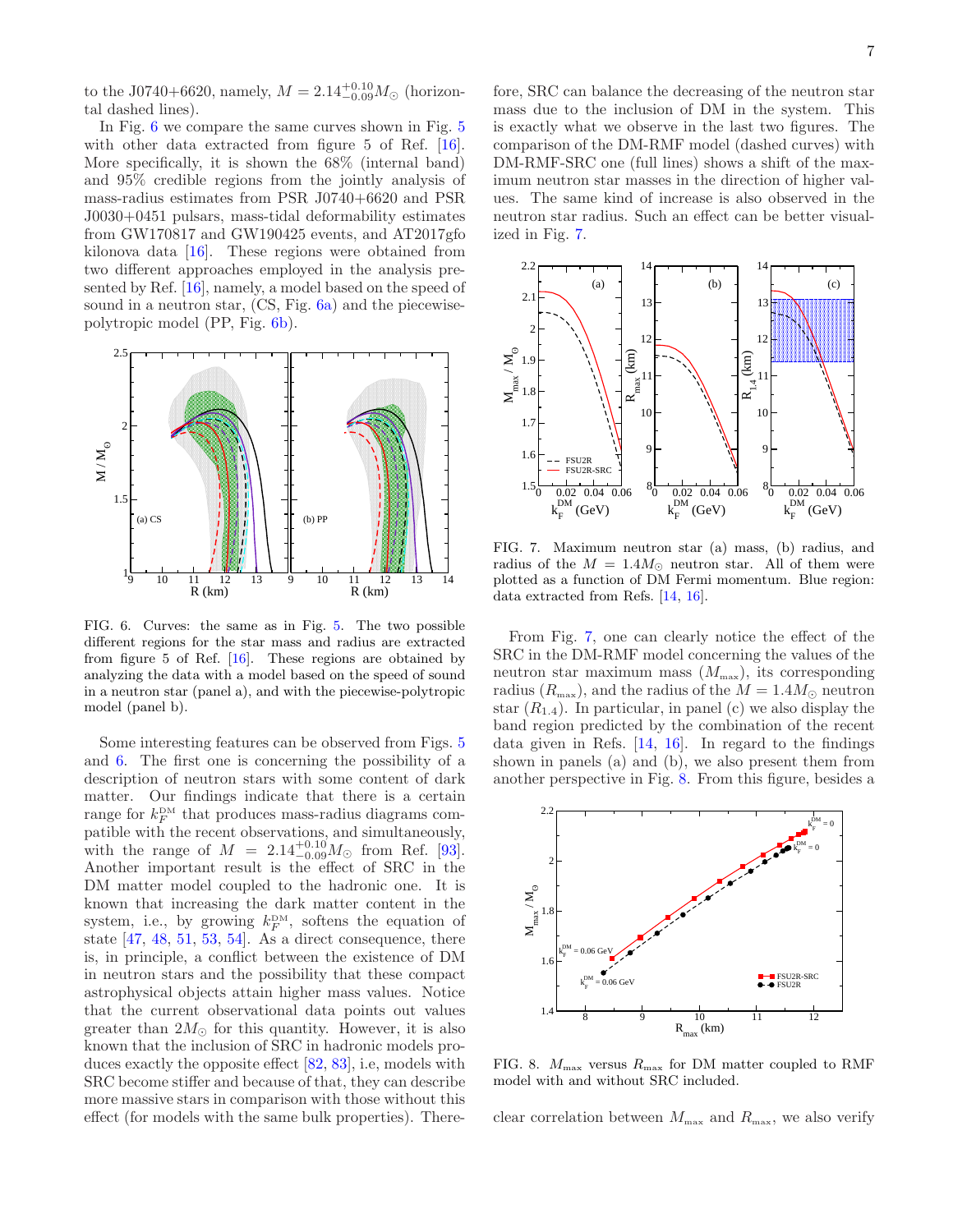that the whole curve produced by the model with SRC included is moved up and right in comparison to the one in which this phenomenology is absent. In summary, the decrease of  $M_{\text{max}}$  and  $R_{\text{max}}$  as  $k_F^{\text{DM}}$  grows is balanced, to some extend, by SRC.

### <span id="page-7-0"></span>B. Bulk parameters uncertainties

Another study performed here is the analysis of the effect on stellar matter quantities caused by the uncertainties of some bulk parameters of the model composed by nucleons, leptons, and dark matter. In order to do that, we take the bulk parameter values of our reference model (FSU2R) as the starting point, see Table [II.](#page-7-1) Specif-

<span id="page-7-1"></span>TABLE II. Some bulk parameters of the reference model. Here  $\tilde{J} \equiv \mathcal{S}(2\rho_0/3)$ .

|      |          | $\rho_0$ (fm <sup>-3</sup> ) $B_0$ (MeV) $K_0$ (MeV) $m^*$ $\tilde{J}$ (MeV) $L_0$ (MeV) |  |      |
|------|----------|------------------------------------------------------------------------------------------|--|------|
| 0.15 | $-16.27$ | 237.7 0.593 25.68                                                                        |  | 46.9 |

ically, we use  $\rho_0 = 0.15 \text{ fm}^{-3}$  and  $B_0 = -16.27 \text{ MeV}$  as fixed in all calculations, since these numbers are well established in the literature close to these values. This does not apply to the other quantities such as the incompressibility, nucleon effective mass, symmetry energy, and its slope. For the first, we take the range of  $220 \,\text{MeV} \le K_0 \le 260 \,\text{MeV}$  [\[112,](#page-11-17) [113\]](#page-11-18). The band obtained from this variation range is depicted in Fig. [9.](#page-7-2) In



<span id="page-7-2"></span>FIG. 9. Mass-radius diagrams. Brown region: band generated by the variation  $220 \text{ MeV} \leq K_0 \leq 260 \text{ MeV}$  in the RMF-SRC model with DM content  $(k_F^{\text{DM}} = 0.03 \text{ GeV})$ . Other regions: the same as in Figs. [5](#page-5-1) and [6.](#page-6-0) Horizontal lines: data taken from Ref. [\[93\]](#page-11-0).

order to construct it, we generate different parametrizations with SRC included from the independent variation only of  $K_0$ , with the other quantities fixed in the values

presented in Table [II.](#page-7-1) We also use  $k_F^{\text{DM}} = 0.03 \text{ GeV}$ , which gives  $\rho^{\text{DM}}/ \rho_0 \simeq 10^{-3}$ . This value also ensures that the ratio between the DM mass and the total neutron star mass is around  $1/6$ , according to Refs. [\[47](#page-10-27), [48\]](#page-10-31). From the figure, we verify that the variation in  $K_0$  produces a very narrow band in the mass-radius diagram. It is also worth noticing that despite reaching the regions determined from NICER, LIGO and Virgo, and data from radio observations, the boundaries of  $M = 2.14_{-0.09}^{+0.10} M_{\odot}$  [\[93\]](#page-11-0) are not reached.

The same analysis was made by taking the variation of another isoscalar quantity, namely, the effective nucleon mass ratio,  $m^* = M_0^*/M_{\text{nuc}}$ . The interval we assume for this quantity is given by  $0.58 \le m^* \le 0.64$ . It is claimed to produce spin-orbit splittings in agreement with wellestablished experimental values for  ${}^{16}O$ ,  ${}^{40}Ca$ , and  ${}^{208}Pb$ nuclei, according to the findings of Ref. [\[114\]](#page-11-19). The band found from this specific variation, with the remaining bulk parameters kept fixed at the values of Table [II,](#page-7-1) is shown in Fig. [10.](#page-7-3) The results show a wider band in com-



<span id="page-7-3"></span>FIG. 10. Mass-radius diagrams. Brown region: band generated by the variation  $0.58 \le m^* \le 0.64$  in the RMF-SRC model with DM content  $(k_F^{\text{DM}} = 0.03 \text{ GeV})$ . Other regions: the same as in Figs. [5](#page-5-1) and [6.](#page-6-0) Horizontal lines: data taken from Ref. [\[93\]](#page-11-0).

parison with the previous one. However, the limits of  $M = 2.14_{-0.09}^{+0.10} M_{\odot}$  [\[93](#page-11-0)] are still not reached.

Finally, we also investigate the influence of the isovector sector of the relativistic model with SRC and DM. In particular, we verify how the symmetry energy slope affects some quantities related to the neutron stars. In the hadronic matter context, the symmetry energy is de-

find by 
$$
\mathcal{S}(\rho) = \frac{1}{8} \frac{\partial^2 (\mathcal{E}/\rho)}{\partial y^2} \bigg|_{\rho, y=1/2}
$$
, with its slope given by

 $L = 3\rho \frac{\partial S}{\partial \rho}$ . It is known that the value of the symmetry energy slope at the saturation density,  $L_0 = L(\rho_0)$ , can significantly change some stellar matter properties, such as the neutron star mass-radius profile (see e.g. Ref. [\[115\]](#page-11-20)). In order to perform this analysis, we use dif-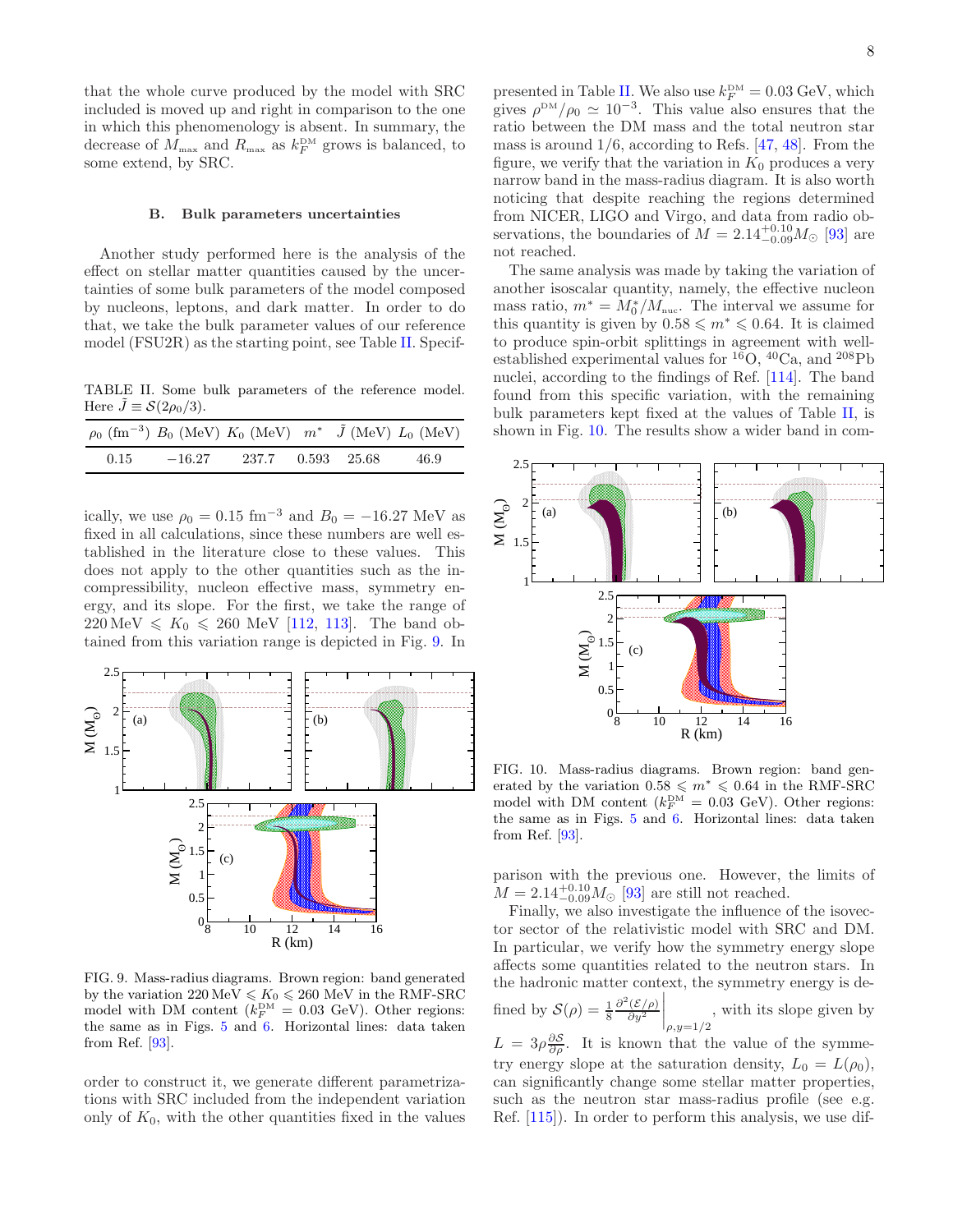ferent parametrizations obtained from the independent variation of  $L_0$  with the remaining quantities fixed in the values shown in Table [II,](#page-7-1) as in the former cases. Before presenting the results, a brief explanation regarding this variation is in order. It is known that some bulk properties can be correlated, and such a relationship is useful to constrain the microphysics related to the equation of state of the hadronic model. For the isovector sector, this is the case of  $L_0$  and  $J = \mathcal{S}(\rho_0)$ , for which many approaches suggest a strong correlation [\[60](#page-10-32), [115,](#page-11-20) [116](#page-11-21)]. In particular, the authors of Ref. [\[116\]](#page-11-21) shown that a crossing point in the density dependence of  $\mathcal{S}(\rho)$  can be seen as a sign of the linear correlation between  $L_0$  and J. Here we impose that all parametrizations constructed by the variation of  $L_0$  exhibit this crossing point in the  $\mathcal{S}(\rho)$ curve, by fixing  $\tilde{J} \equiv \mathcal{S}(2\rho_0/3) = 25.68$  MeV, namely, the value obtained from the reference parametrization FSU2R. This value is compatible with  $S_1 \simeq 26$  MeV found in Refs.  $[90, 117]$  $[90, 117]$ . In Fig. [11](#page-8-1) we show the density dependence of  $\mathcal{S}(\rho)$  as well as the linear correlation presented by the parametrizations generated by the variation of  $L_0$ .



<span id="page-8-1"></span>FIG. 11. (a) Density dependence of the symmetry energy, and (b) linear correlation presented by  $L_0$  and J. Results of both panels: parametrizations of the RMF-SRC model (hadronic sector).

The region obtained from the aforementioned variation of  $L_0$  is depicted in Fig. [12.](#page-8-2) In this figure, we take the values of  $L_0 = (106 \pm 37)$  MeV [\[90](#page-10-24)] claimed to be consistent with the updated results provided by the Lead Radius EXperiment (PREX-2) collaboration regarding the neutron skin thickness values of <sup>208</sup>Pb [\[91\]](#page-10-25). For this case, we verify that is possible to construct parametrizations consistent with the bands determined from NICER, LIGO and Virgo, and data from radio observations, and also with the range given by  $M = 2.14^{+0.10}_{-0.09} M_{\odot}$  [\[93\]](#page-11-0). Moreover, due to the correlation between  $L_0$  and J, we find the range of  $34.9 \,\text{MeV} \leq J \leq 40.9 \,\text{MeV}$  for the symmetry energy at the saturation density. These values are compatible with the PREX-2 outcome of  $J =$  $(37.7 \pm 4.1)$  MeV, inferred from the range of  $L_0$  [\[90\]](#page-10-24), and also with  $J = (38.1 \pm 4.7)$  MeV determined in



<span id="page-8-2"></span>FIG. 12. Mass-radius diagrams. Brown region: band generated by the variation  $L_0 = (106 \pm 37)$  MeV [\[90\]](#page-10-24) in the RMF-SRC model with DM content  $(k_F^{\text{DM}} = 0.03 \text{ GeV})$ . Other regions: the same as in Figs. [5](#page-5-1) and [6.](#page-6-0) Horizontal lines: data taken from Ref. [\[93](#page-11-0)].

Ref. [\[90](#page-10-24)]. Furthermore, we also calculate  $\tilde{L} \equiv L(2\rho_0/3)$ and find the interval of 65.6 MeV  $\leq \tilde{L} \leq 87.6$  MeV, which is completely inside the range presented in Ref. [\[90\]](#page-10-24), namely,  $\tilde{L} = (71.5 \pm 22.6)$  MeV. As a last comparison regarding  $L_0$ , it is also worth noting that the range  $L_0 = (106 \pm 37)$  MeV [\[90](#page-10-24)] overlaps with other estimations for this isovector bulk parameter obtained from measurements of the spectra of charged pions, namely,  $42 \le L_0 \le 117 \text{ MeV } [92].$  $42 \le L_0 \le 117 \text{ MeV } [92].$  $42 \le L_0 \le 117 \text{ MeV } [92].$ 

## <span id="page-8-0"></span>IV. SUMMARY AND CONCLUDING REMARKS

In this work, we analyze the existence of dark matter in the composition of astrophysical systems, more specifically neutron stars. In order to corroborate this possibility, we compare our results to the recent observational constraints coming from the combined analysis of data from the NICER mission, LIGO and Virgo collaborations, and mass measurements from radio observations [\[13](#page-9-7)[–16\]](#page-9-8). The DM model used here is composed by the lightest neutralino, a candidate that belongs to a class of Weakly Interacting Massive Particles present in supersymmetric theories beyond the Standard Model [\[29,](#page-10-2) [30\]](#page-10-3), with a mass of  $M_{\chi} = 200$  GeV. We also adopt the Higgs boson as the mediator between neutralino and nuclear matter formed by protons and neutrons. The coupling used here between the Higgs and the neutralino is compatible with experimental boundaries provided by PandaX-II [\[98\]](#page-11-5), LUX [\[99](#page-11-6)], and Dark-Side [\[100](#page-11-7)] collaborations for the spin-independent scattering cross-sections. For the hadronic sector, we use a relativistic mean-field model that takes into account the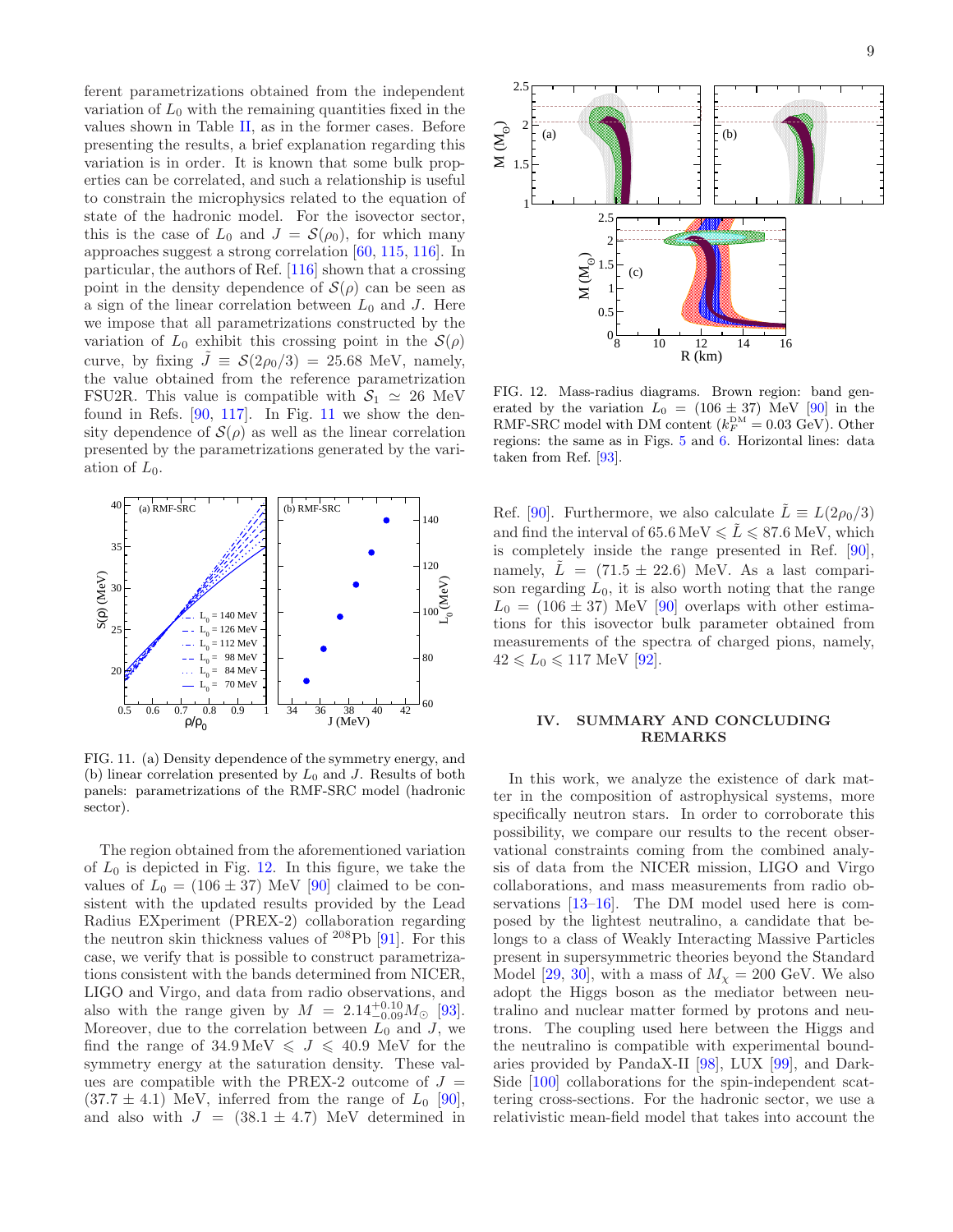phenomenology of short-range correlations [\[66](#page-10-16)[–79\]](#page-10-17), implemented through the modification of the momentum distribution function, replaced by the one predicting a high momentum tail proportional to  $1/k^4$  [\[82,](#page-10-20) [83\]](#page-10-21).

Through a thermodynamical analysis of the DM coupled to the nuclear matter model, we find that it is possible to describe the whole system only by adding to the original RMF model the kinetic terms related to the neutralino in the energy density and pressure. This feature is basically due to the smallness of the Higgs mean field h as a function of density, which justifies the absence of higher-order terms in the DM Lagrangian density regarding this boson [\[47\]](#page-10-27). Therefore, the effective nucleon mass can be expressed as in the original RMF model, namely,  $M^* \simeq M_{\text{nuc}} - g_{\sigma} \sigma$ , and the effective neutralino mass reads  $M^*_{\chi} \simeq M_{\chi}$ , i.e, there is no density dependence on that. This fact enables us to write all thermodynamical quantities that are obtained through derivatives of the density exactly with the same expression of the RMF model. This is the case of the chemical potentials, symmetry energy, and symmetry energy slope, for instance.

By choosing the FSU2R-SRC parametrization in the hadronic sector, we verify that is possible to reach the mass-radius constraints  $[13-16]$ . In this case, we show that the decreasing of the maximum neutron star mass induced by the addition of dark matter, i.e. by growing  $k_F^{\text{DM}}$ , is balanced by the increase of the same quantity produced by the short-range correlations. We also observe agreement of our results with the boundaries of  $M = 2.14_{-0.09}^{+0.10} M_{\odot}$  from Ref. [\[93\]](#page-11-0).

Finally, we study the impact on the mass-radius diagram caused by the uncertainties in the bulk parameters

- <span id="page-9-0"></span>[1] P. S. Cowperthwaite et al. (LIGO Scientific Collaboration and Virgo Collaboration), Astrophys. Jour. Lett. 848, L12 (2017).
- <span id="page-9-1"></span>[2] B. P. Abbott *et al.* (LIGO Scientific Collaboration and Virgo Collaboration), Phys. Rev. Lett. 116, 061102  $(2016)$
- [3] B. P. Abbott *et al.* (LIGO Scientific Collaboration and Virgo Collaboration), Phys. Rev. Lett. 116, 241103  $(2016)$ :
- <span id="page-9-2"></span>[4] B. P. Abbott et al. (LIGO Scientific Collaboration and Virgo Collaboration) Phys. Rev. X 6, 041015 (2016).
- <span id="page-9-3"></span>[5] B. P. Abbott et al. (LIGO Scientific Collaboration and Virgo Collaboration), Phys. Rev. Lett. 119, 161101 (2017).
- <span id="page-9-4"></span>[6] Keith C. Gendreau, et. al., Proc. SPIE, 9905, 99051H (2016).
- <span id="page-9-5"></span>[7] T. E. Riley et al., Astrophys. J. Lett. 887, L21 (2019).
- [8] G. Raaijmakers et al., Astrophys. J. Lett. 887, L22 (2019).
- [9] A. V. Bilous et al., Astrophys. J. Lett. 887, L23 (2019).
- [10] M. C. Miller et al., Astrophys. J. Lett. 887, L24 (2019).
- [11] S. Bogdanov et al., Astrophys. J. Lett. 887, L25 (2019).
- <span id="page-9-6"></span>[12] G. Raaijmakers et al., Astrophys. J. Lett. 893, L21  $(2020)$
- <span id="page-9-7"></span>[13] M. T. Wolff et al., arxiv:2105.06978.

related to the hadronic sector, namely, incompressibility, effective nucleon mass, and symmetry energy slope, all of them evaluated at the saturation density. We perform independent variations in  $K_0$  (220 MeV  $\leq K_0 \leq 260$  MeV),  $m^*$  (0.58 ≤  $m^*$  ≤ 0.64) and  $L_0$  (69 ≤  $L_0$  ≤ 143 MeV) in the RMF-SRC model with dark matter content  $(k_F^{\text{DM}} =$ 0.03 GeV). Our results indicate that the change in  $K_0$ generates a very narrow band in comparison to the one constructed through the variation of  $m^*$ , for instance. In addition, we verify that these two bands do not reach the range of  $M = 2.14_{-0.09}^{+0.10} M_{\odot}$  [\[93\]](#page-11-0). On the other hand, the uncertainty in  $L_0$  produces a NS mass-radius band that satisfies this particular constraint as well as the ones determined from recent astrophysical observations. In addition, we emphasize that the uncertainty in  $L_0$  is the one in agreement with results reported by the updated PREX-2 collaboration on the neutron skin thickness values of  $^{208}Pb$  [\[90\]](#page-10-24).

## ACKNOWLEDGMENTS

This work is a part of the project INCT-FNA proc. No. 464898/2014-5. It is also supported by Conselho Nacional de Desenvolvimento Científico e Tecnológico (CNPq) under Grants No. 406958/2018-1, 312410/2020- 4 (O.L.), No. 433369/2018-3 (M.D.), and 308486/2015- 3 (T.F.). We also acknowledge Fundação de Amparo `a Pesquisa do Estado de S˜ao Paulo (FAPESP) under Thematic Project 2017/05660-0 (O.L., M.D., T.F.) and Grant No. 2020/05238-9 (O.L., M.D.).

- <span id="page-9-16"></span>[14] M. C. Miller *et al.*, arxiv:2105.06979.
- <span id="page-9-17"></span>[15] T. E. Riley et al., arxiv: 2105.06980v2.
- <span id="page-9-8"></span>[16] G. Raaijmakers et al., arxiv:2105.06981v2.
- <span id="page-9-9"></span>[17] A. Arbey, and F. Mahmoudi, Prog. in Part. Nucl. Phys. 119, 103865 (2021); G. Bertonea, D. Hooperb, and J. Silk, Phys. Rep. 405, 279 (2005).
- <span id="page-9-10"></span>[18] F. Zwicky, Helv. Phys. Acta 6, 110 (1933).
- <span id="page-9-11"></span>[19] J. H. Oort, Bull. Astr. Inst. Netherlands 6, 249 (1932).
- <span id="page-9-12"></span>[20] L. V. Koopmans, T. Treu, Astrophys. J. 583, 606 (2003).
- <span id="page-9-13"></span>[21] R. Massey, T. Kitching, J. Richard, Rept. Prog. Phys. 73, 086901 (2010).
- <span id="page-9-14"></span>[22] J. A. Adams, S. Sarkar, and D. Sciama, Mon. Not. R. Astron. Soc. 301, 210 (1998).
- [23] X. L. Chen and M. Kamionkowski, Phys. Rev. D 70, 043502 (2004); E. Pierpaoli, Phys. Rev. Lett. 92, 031301  $(2004).$
- [24] N. Padmanabhan and D. P. Finkbeiner, Phys. Rev. D 72, 023508 (2005).
- [25] N. Aghanim et al. (Planck Collaboration), Astron. Astrophys. 594, A11 (2016); 641, A5 (2020).
- <span id="page-9-15"></span>[26] W. Hu, S. Dodelson, Ann. Rev. Astron. Astrophys. 40, 171 (2002); W. Hu, N. Sugiyama, J. Silk, Nature 386, 37 (1997).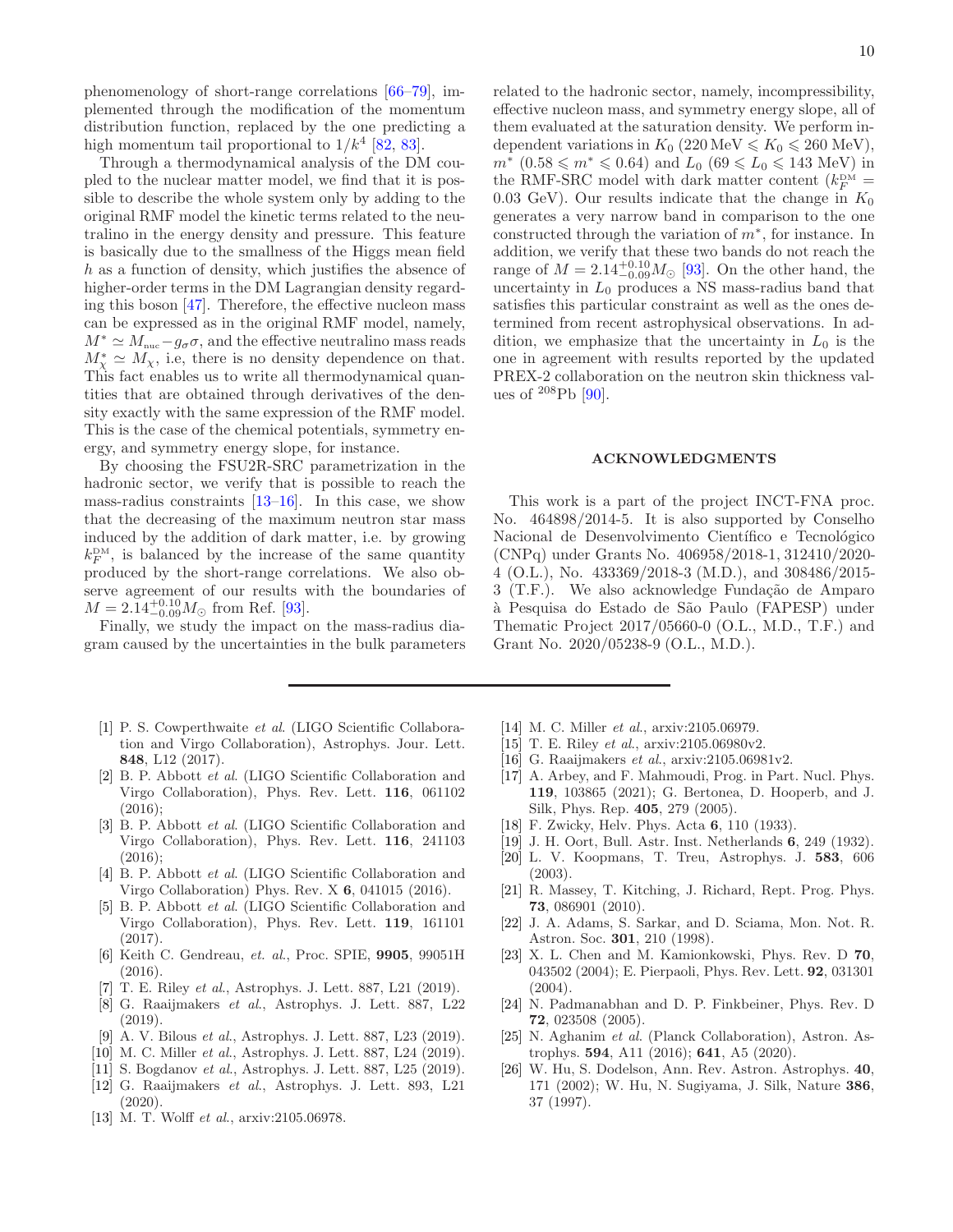- <span id="page-10-0"></span>[27] N. Aghanim et al. (Planck Collaboration), Astron. Astrophys. 641, A6 (2018); 652, C4 (2021).
- <span id="page-10-1"></span>[28] K. M. Zurek, Phys. Rept. 537, 9 (2014).
- <span id="page-10-2"></span>[29] J. L. Feng, Annu. Rev. Astro. Astrophys. 48, 495 (2010).
- <span id="page-10-3"></span>[30] A. Kusenko and L. J. Rosenberg, arxiv:1310.08642.
- <span id="page-10-4"></span>[31] T. H R Skyrme, Phil. Mag. 1, 1043 (1956).
- [32] T. H. R. Skyrme, Nucl. Phys. 9, 615 (1959).
- [33] J. S. Bell and T. H. R. Skyrme, Phil. Mag. 1, 1055 (1956).
- [34] J. R. Stone and P.-G. Reinhard, Phys. Rep. 58, 587 (2007).
- <span id="page-10-5"></span>[35] O. Lourenço, M. Dutra, C. H. Lenzi, S. K. Biswal, M. Bhuyan, and D. P. Menezes, Eur. Phys. J. A 56, 32  $(2020).$
- <span id="page-10-6"></span>[36] J. Dechargé and D. Gogny, Phys. Rev. C 21, 1568 (1980).
- [37] C. Gonzalez-Boquera, M. Centelles, X. Viñas, and A. Rios, Phys. Rev. C 96, 065806 (2017).
- [38] C. Gonzalez-Boquera, M. Centelles, X. Viñas, and L. M. Robledo, Phys. Lett. B 779, 195 (2018).
- <span id="page-10-7"></span>[39] C. Mondal, X. Viñas, M. Centelles, and J. N. De, Phys. Rev. C 102, 015802 (2020).
- <span id="page-10-8"></span>[40] P.-G. Reinhard, Rep. Prog. Phys. **52**, 439 (1989).
- [41] D. Vretenar, A. V. Afanasjev, G. A. Lalazissis, P. Ring, Phys. Rep. 409, 101 (2005).
- [42] B. A. Li, L. W. Chen, and C. M. Ko, Phys. Rep. 464, 113 (2008).
- <span id="page-10-9"></span>[43] O. Lourenço, B. M. Santos, M. Dutra, and A. Delfino, Phys. Rev. C 94, 045207 (2016)
- <span id="page-10-10"></span>[44] D. Sen, and A. Guha, Mon. Not. R. Astron. Soc. 504, 3354 (2021).
- <span id="page-10-11"></span>[45] A. Guha, D. Sen,, arxiv:2106.10353.
- <span id="page-10-12"></span>[46] A. Das, T. Malik, A. C. Nayak, arxiv:2011.01318.
- <span id="page-10-27"></span>[47] G. Panotopoulos and I. Lopes, Phys. Rev. D **96**, 083004 (2017).
- <span id="page-10-31"></span>[48] A. Das, T. Malik, and A. C. Nayak, Phys. Rev. D 99, 043016 (2019).
- <span id="page-10-28"></span>[49] S. A. Bhat, A. Paul, Eur. Phys. J. C 80, 544 (2020).
- [50] A. Quddus, G. Panotopoulos, B. Kumar, S. Ahmad and S. K. Patra, J. Phys. G 47, 095202 (2020).
- <span id="page-10-30"></span>[51] H. C. Das, A. Kumar, B. Kumar, K. Biswal, T. Nakatsukasa, A. Li and S. K. Patra, Mon. Not. R. Astron. Soc. 495, 4893 (2020).
- [52] H. C. Das, A. Kumar, B. Kumar, S. K. Biswal and S. K. Patra, J. Cosmol. Astropart. Phys. 01, 007 (2021).
- <span id="page-10-29"></span>[53] H. C. Das, A. Kumar, and S. K. Patra, arxiv:2104.01815.
- <span id="page-10-13"></span>[54] A. G. Abac, C. C. Bernido, J. P. H. Esguerra, arxiv:2104.04969.
- <span id="page-10-14"></span>[55] R. Machleidt, and D. R. Entem, Phys. Rep. 503, 1 (2011).
- [56] R. Machleidt, and F. Sammarruca, Physica Scripta 91, 083007 (2016).
- [57] T. R. Whitehead, Y. Lim and J. W. Holt, Phys. Rev. C 101, 064613 (2020).
- [58] K. Hebeler, J. Lattimer, C. Pethick, and A. Schwenk, Astrophys. J. 773, 11 (2013).
- [59] I. Tews, T. Krüger, K. Hebeler, and A. Schwenk, Phys. Rev. Lett. 110, 032504 (2013).
- <span id="page-10-32"></span>[60] C. Drischler, R. J. Furnstahl, J. A. Melendez, and D. R. Phillips, Phys. Rev. Lett. 125, 202702 (2020).
- [61] K. Hebeler, J. D. Holt, J. Menéndez, and A. Schwenk, Annu. Rev. Nucl. Part. Sci. 65, 457 (2015).
- [62] C. Drischler, W. Haxton, K. McElvain, E. Mereghetti, A. Nicholson, P. Vranas, and A. Walker-Loud, Prog. Part. Nucl. Phys. 121, 103888 (2021).
- [63] J. A. Melendez, R. J. Furnstahl, D. R. Phillips, M. T. Pratola, and S. Wesolowski, Phys. Rev. C 100, 044001 (2019).
- [64] C. Drischler, J. A. Melendez, R. J. Furnstahl, and D. R. Phillips, Phys. Rev. C 102, 054315 (2020).
- <span id="page-10-15"></span>[65] F. Sammarruca and R. Millerson, Front. Phys. 7, 213 (2019).
- <span id="page-10-16"></span>[66] M. Duer, O. Hen, E. Piasetzky, et al., Nature 560, 617 (2018).
- [67] O. Hen, G. A. Miller, E. Piasetzky and L. B. Weinstein, Rev. Mod. Phys. 89, 045002 (2017).
- [68] Z. Ye, J. Arrington, arXiv:1810.03667 (2018).
- [69] K. S. Egiyan, et al. (CLAS Collaboration), Phys. Rev. Lett. **96**, 082501 (2006).
- [70] L. L. Frankfurt, M. I. Strikman, D. B. Day and M. Sargsyan, Phys. Rev. C 48, 2451 (1993).
- [71] N. Fomin, et al., Phys. Rev. Lett. **108**, 092502 (2012).
- [72] C. C. degli Atti, Phys. Rep. 590, 1 (2015).
- [73] R. Shneor, *et al.*, Phys. Rev. Lett **99**, 072501 (2007).
- [74] A. Tang, J. W. Watson, J. Aclander, J. Alster, G. Asryan, Y. Averichev, D. Barton, V. Baturin, N. Bukhtoyarova, A. Carroll, S. Gushue, S. Heppelmann, A. Leksanov, Y. Makdisi, A. Malki, E. Minina, I. Navon, H. Nicholson, A. Ogawa, Y. Panebratsev, E. Piasetzky, A. Schetkovsky, S. Shimanskiy, and D. Zhalov, Phys. Rev. Lett. 90, 042301 (2003).
- [75] Z. Li, Z. Ren, B. Hong, H. Lu and D. Bai, Nuc. Phys. A 990, 118 (2019).
- [76] B. Schmookler, M. Duer, A. Schmidt, et al. (CLAS Collaboration), Nature 566, 354 (2019).
- [77] M. Duer, O. Hen, E. Piasetzky, et al., Phys. Lett. B 797, 134792 (2019).
- [78] J. Ryckebusch, W. Cosyn, T. Vieijra and C. Casert, Phys. Rev. C 100, 054620 (2019).
- <span id="page-10-17"></span>[79] J.-W. Chen, W. Detmold, J. E. Lynn and A. Schwenk, Phys. Rev. Lett. 119, 262502 (2017).
- <span id="page-10-18"></span>[80] R. Subedi, et al., Science 320, 1476 (2008).
- <span id="page-10-19"></span>[81] O. Hen, et al., Science 346, 614 (2014).
- <span id="page-10-20"></span>[82] B. J. Cai and B. A. Li, Phys. Rev. C 93, 014619 (2016).
- <span id="page-10-21"></span>[83] L. A. Souza, M. Dutra, C. H. Lenzi and O. Lourenço, Phys. Rev. C 101, 065202 (2020).
- <span id="page-10-22"></span>[84] B. P. Abbott et al. (LIGO Scientific Collaboration and Virgo Collaboration), Astrophys. Jour. Lett. 896, L44 (2020).
- [85] B. P. Abbott et al. (LIGO Scientific Collaboration and Virgo Collaboration), Phys. Rev. Lett. 121, 161101 (2018).
- [86] B. P. Abbott et al. (LIGO Scientific Collaboration and Virgo Collaboration), Phys. Rev. X 9, 011001 (2019).
- [87] B. P. Abbott et al. (LIGO Scientific Collaboration and Virgo Collaboration), Astrophys. Jour. Lett. 892, L3 (2020).
- [88] B. P. Abbott et al. (LIGO Scientific Collaboration and Virgo Collaboration), Astrophys. Jour. Lett. 848, L13 (2017).
- <span id="page-10-23"></span>[89] B. P. Abbott et al. (LIGO Scientific Collaboration and Virgo Collaboration), Phys. Rev. X 9, 031040 (2019).
- <span id="page-10-24"></span>[90] B. T. Reed, F. J. Fattoyev, C. J. Horowitz, and J. Piekarewicz, Phys. Rev. Lett. 126, 172503 (2021).
- <span id="page-10-25"></span>[91] D. Adhikari et al., Phys. Rev. Lett. **126**, 172502 (2021).
- <span id="page-10-26"></span>[92] J. Estee *et al.*, Phys. Rev. Lett. **126**, 162701 (2021).